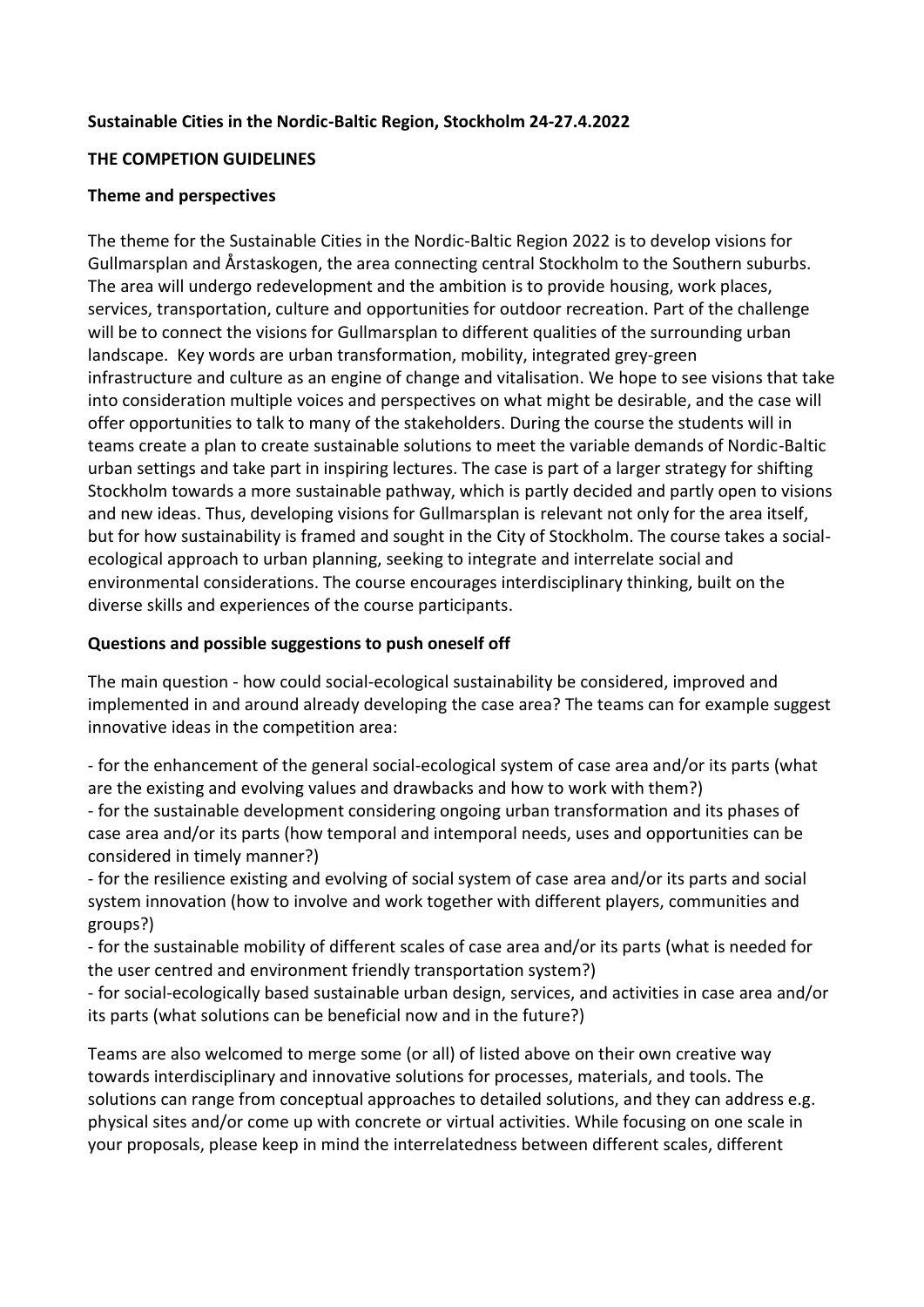sectors, integration of both social and ecological aspects in your proposal and identification of potential synergies between them.

## **Implementation of proposal**

Each proposal should include a tentative implementation plan that lists activities, expected challenges, strengths, objectives and schedules required to achieve them. Take into account the feasibility of the proposal in terms of realisation, time and socio-ecological continuity. Results Each team prepares: 1. groups proposal/s - presentation for 15 minutes oral presentation; 2. short summary where explains the ideas of the proposal/s (max 200 words). Proposals should be presented digitally in pdf format. All proposals will be published on the Sustainable Cities in the Nordic-Baltic Region website.

The online presentation session and award ceremony is arranged on Wednesday the 27<sup>th</sup>. Audio recording, video and visual and written material can be used in eventual proceedings regarding this event and in documentation and further communication regarding the project Sustainable Cities in the Nordic-Baltic Region.

## **Tutoring and consulting**

Tutoring is available throughout the course by PhD students/mentors, researchers from different disciplines (spatial planning, sustainability field, urban and landscape ecology, landscape and architecture; see tutors´ profiles (on drive).

The final proposals (presentation) and the prepared short summary of the ideas in 200 words should be handed in by 17:59 on Tuesday, 26th of April 2022. If needed/wished, the groups can continue to prepare oral presentations until 19.00. The material must be loaded on google drive. Each team has its own folder for this purpose on google drive and all team members have received a link to this folder by email. Please also confirm organizers by email when the task is completed. Tiinaliisa.Granholm@hanaholmen.fi.

# **Presentation**

In preparing the final presentation, teams should take into consideration the task's evaluation criteria. The group proposals will be presented to the jury and external audience 9.00 on Wednesday, 27th of April 2022. Each team will have 15 minutes to present their ideas. 10 minutes per team will be given for the questions and discussion from the guests and jury. Afterwards all presentations with team proposals will be published on the Sustainable Cities in the Nordic-Baltic Region website.

## **Evaluation**

Proposals will be evaluated by jury based on the evaluation criteria. After evaluation session, the jury announces results of the competition at 11.30 am the same day during award ceremony.

## **Evaluation criteria**

Proposals are evaluated based on the following criteria (each evaluated on a scale 1-5):